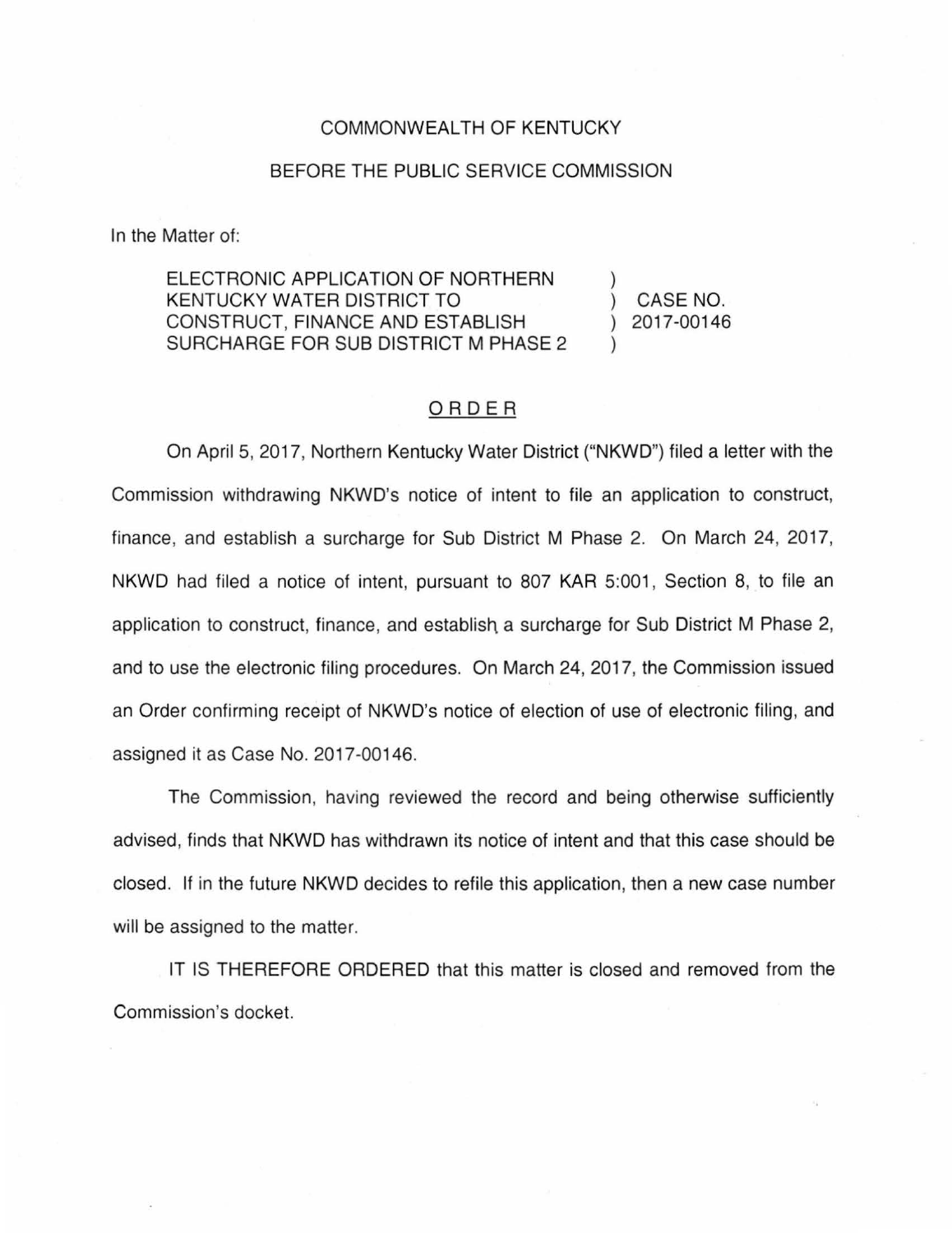By the Commission



ATTEST:

Rieus Executive Director

Case No. 2017-00146